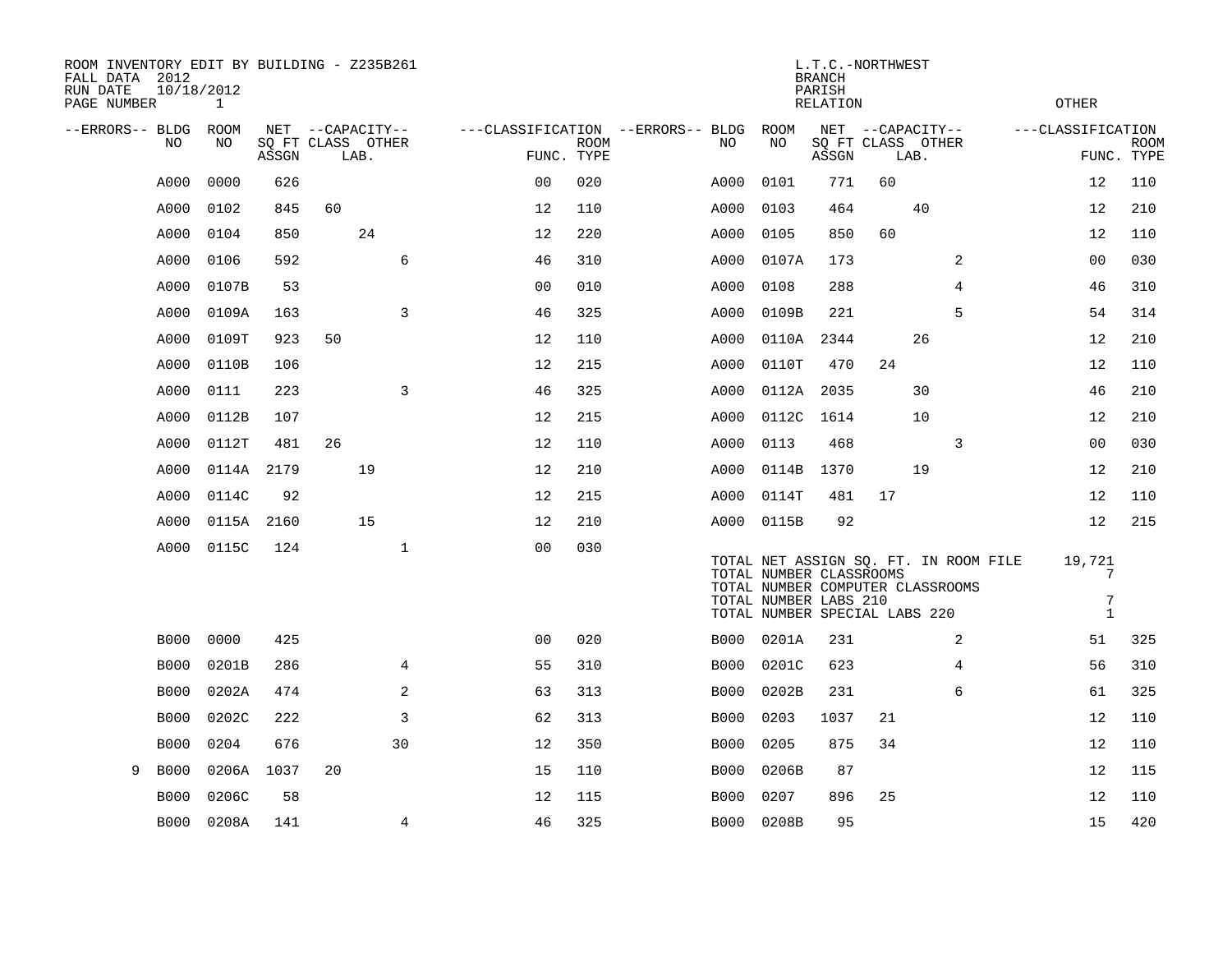| ROOM INVENTORY EDIT BY BUILDING - Z235B261<br>FALL DATA 2012<br>RUN DATE<br>PAGE NUMBER | 10/18/2012<br>2 |       |                                               |    |                                                 |             |   |             |                                                                                   | <b>BRANCH</b><br>PARISH<br><b>RELATION</b> | L.T.C.-NORTHWEST |                                                                           | <b>OTHER</b>                                   |                           |
|-----------------------------------------------------------------------------------------|-----------------|-------|-----------------------------------------------|----|-------------------------------------------------|-------------|---|-------------|-----------------------------------------------------------------------------------|--------------------------------------------|------------------|---------------------------------------------------------------------------|------------------------------------------------|---------------------------|
| --ERRORS-- BLDG<br>NO                                                                   | ROOM<br>NO      | ASSGN | NET --CAPACITY--<br>SQ FT CLASS OTHER<br>LAB. |    | ---CLASSIFICATION --ERRORS-- BLDG<br>FUNC. TYPE | <b>ROOM</b> |   | NO.         | ROOM<br>NO                                                                        | ASSGN                                      | LAB.             | NET --CAPACITY--<br>SQ FT CLASS OTHER                                     | ---CLASSIFICATION                              | <b>ROOM</b><br>FUNC. TYPE |
| <b>B000</b>                                                                             | 0209            | 607   | 18                                            |    | 12                                              | 110         |   | <b>B000</b> | 0210A 1771                                                                        |                                            | 40               |                                                                           | 15                                             | 110                       |
| <b>B000</b>                                                                             | 0210B           | 57    |                                               |    | 15                                              | 115         |   | <b>B000</b> | 0211A 1200                                                                        |                                            | 26               |                                                                           | 12                                             | 110                       |
| <b>B000</b>                                                                             | 0211B           | 265   |                                               |    | 64                                              | 710         |   | B000        | 0212A                                                                             | 150                                        |                  | 3                                                                         | 00                                             | 030                       |
| <b>B000</b>                                                                             | 0212B           | 66    |                                               |    | 00                                              | 010         |   | <b>B000</b> | 0212C                                                                             | 287                                        |                  | 4                                                                         | 0 <sub>0</sub>                                 | 030                       |
| <b>B000</b>                                                                             | 0212D           | 101   |                                               | 2  | 0 <sub>0</sub>                                  | 030         |   | B000        | 0212E                                                                             | 59                                         |                  |                                                                           | 00                                             | 010                       |
| <b>B000</b>                                                                             | 0212F           | 285   |                                               | 5  | 0 <sub>0</sub>                                  | 030         |   | B000        | 0213                                                                              | 1001                                       | 20               |                                                                           | 12                                             | 110                       |
| <b>B000</b>                                                                             | 0214A           | 2962  |                                               | 28 | 12                                              | 210         |   | B000        | 0214B                                                                             | 73                                         |                  | $\mathbf{1}$                                                              | 0 <sub>0</sub>                                 | 030                       |
| <b>B000</b>                                                                             | 0214C           | 91    |                                               |    | 12                                              | 215         |   | <b>B000</b> | 0214D                                                                             | 241                                        |                  | 8                                                                         | 46                                             | 325                       |
| <b>B000</b>                                                                             | 0215A           | 51    |                                               |    | 0 <sub>0</sub>                                  | 010         |   | B000        | 0215B                                                                             | 51                                         |                  |                                                                           | 64                                             | 710                       |
| <b>B000</b>                                                                             | 0216A           | 122   |                                               | 3  | 63                                              | 314         |   | B000        | 0216B                                                                             | 123                                        |                  | 3                                                                         | 63                                             | 314                       |
| B000                                                                                    | 0216C           | 169   |                                               | 2  | 91                                              | 660         | 9 | B000 0217   | TOTAL NUMBER CLASSROOMS<br>TOTAL NUMBER LABS 210<br>TOTAL NUMBER SPECIAL LABS 220 | 3045                                       | 60               | TOTAL NET ASSIGN SQ. FT. IN ROOM FILE<br>TOTAL NUMBER COMPUTER CLASSROOMS | 12 <sup>°</sup><br>18,674<br>9<br>$\mathbf{1}$ | 110                       |
| C000                                                                                    | 0000            | 1141  |                                               |    | 0 <sub>0</sub>                                  | 020         | 9 | C000        | 0301A 1409                                                                        |                                            | 15               |                                                                           | 12                                             | 110                       |
| C000                                                                                    | 0301B           | 175   |                                               | 3  | 46                                              | 325         |   | C000        | 0301C                                                                             | 92                                         |                  |                                                                           | 12                                             | 115                       |
| C000                                                                                    | 0302A           | 661   | 17                                            |    | 12                                              | 110         |   | C000        | 0302B                                                                             | 360                                        |                  | 4                                                                         | 46                                             | 310                       |
| C000                                                                                    | 0302C           | 59    |                                               |    | 0 <sub>0</sub>                                  | 010         |   | C000        | 0303A                                                                             | 658                                        | 17               |                                                                           | 12                                             | 110                       |
| C <sub>000</sub>                                                                        | 0303B           | 377   |                                               | 4  | 46                                              | 310         |   | C000        | 0303C                                                                             | 59                                         |                  |                                                                           | 0 <sub>0</sub>                                 | 010                       |
| C000                                                                                    | 0304A           | 657   | 17                                            |    | 12                                              | 110         |   | C000        | 0304B                                                                             | 47                                         |                  |                                                                           | 0 <sub>0</sub>                                 | 010                       |
| C000                                                                                    | 0305A           | 658   | 17                                            |    | 12                                              | 110         |   | C000        | 0305B                                                                             | 47                                         |                  |                                                                           | 00                                             | 010                       |
| C000<br>9                                                                               | 0306A           | 1008  | 17                                            |    | 12                                              | 110         |   | C000        | 0306B                                                                             | 168                                        |                  |                                                                           | 12                                             | 115                       |
| C000                                                                                    | 0306C           | 605   |                                               | 12 | 12                                              | 210         |   | C000        | 0307A                                                                             | 723                                        | 17               |                                                                           | 12                                             | 110                       |
| C <sub>000</sub>                                                                        | 0307B           | 392   |                                               |    | 12                                              | 115         |   | C000        | 0307C                                                                             | 722                                        |                  | 17                                                                        | 12                                             | 210                       |
| C000                                                                                    | 0308            | 283   | 12                                            |    | 12                                              | 110         |   | C000        | 0309B                                                                             | 262                                        |                  | 2                                                                         | 46                                             | 325                       |
| C000                                                                                    | 0309T           | 481   | 24                                            |    | 12                                              | 110         |   |             | C000 0310A                                                                        | 144                                        |                  | 3                                                                         | 0 <sub>0</sub>                                 | 030                       |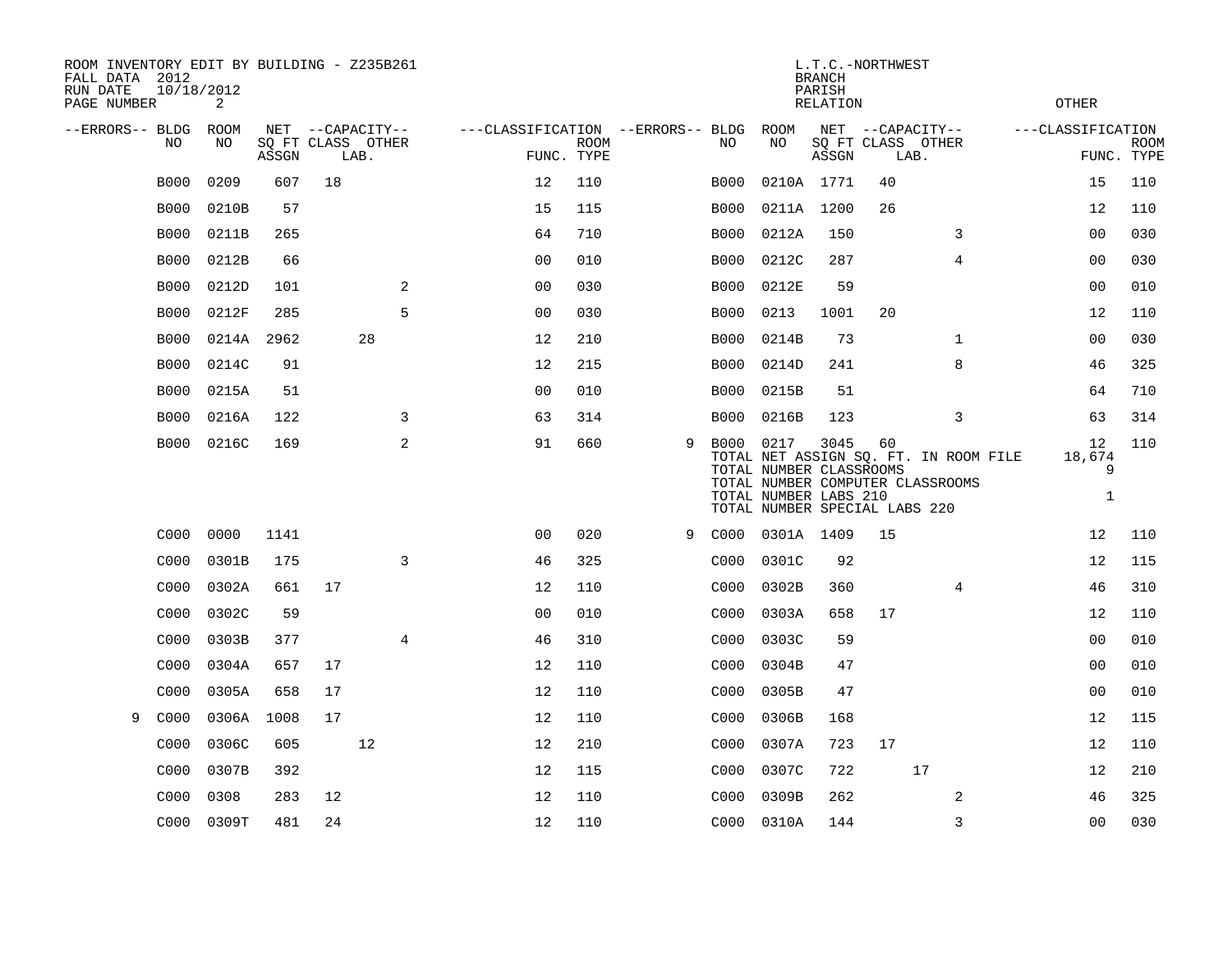| ROOM INVENTORY EDIT BY BUILDING - Z235B261<br>FALL DATA 2012<br>10/18/2012<br>RUN DATE<br>PAGE NUMBER | 3          |       |                                               |                                                         |                           |           |            | L.T.C.-NORTHWEST<br><b>BRANCH</b><br>PARISH<br>RELATION                                        |                                                                                             | OTHER                              |             |
|-------------------------------------------------------------------------------------------------------|------------|-------|-----------------------------------------------|---------------------------------------------------------|---------------------------|-----------|------------|------------------------------------------------------------------------------------------------|---------------------------------------------------------------------------------------------|------------------------------------|-------------|
| --ERRORS-- BLDG ROOM<br>NO.                                                                           | NO         | ASSGN | NET --CAPACITY--<br>SQ FT CLASS OTHER<br>LAB. | ---CLASSIFICATION --ERRORS-- BLDG ROOM NET --CAPACITY-- | <b>ROOM</b><br>FUNC. TYPE | NO        | NO         | ASSGN                                                                                          | SQ FT CLASS OTHER<br>LAB.                                                                   | ---CLASSIFICATION<br>FUNC. TYPE    | <b>ROOM</b> |
|                                                                                                       | C000 0310B | 144   | 3                                             | 00                                                      | 030                       |           | C000 0310C | 65<br>TOTAL NUMBER CLASSROOMS<br>TOTAL NUMBER LABS 210<br>TOTAL NUMBER SPECIAL LABS 220        | $\overline{1}$<br>TOTAL NET ASSIGN SQ. FT. IN ROOM FILE<br>TOTAL NUMBER COMPUTER CLASSROOMS | 00 <sub>o</sub><br>9,691<br>9<br>2 | 030         |
|                                                                                                       | E000 0000  | 7000  |                                               | 81                                                      | 081                       |           |            | TOTAL NUMBER CLASSROOMS<br>TOTAL NUMBER LABS 210<br>TOTAL NUMBER SPECIAL LABS 220              | TOTAL NET ASSIGN SQ. FT. IN ROOM FILE<br>TOTAL NUMBER COMPUTER CLASSROOMS                   | 7,000                              |             |
|                                                                                                       | H000 0000  | 1199  |                                               | 0 <sub>0</sub>                                          | 010                       |           |            | TOTAL NUMBER CLASSROOMS<br>TOTAL NUMBER LABS 210<br>TOTAL NUMBER SPECIAL LABS 220              | TOTAL NET ASSIGN SQ. FT. IN ROOM FILE<br>TOTAL NUMBER COMPUTER CLASSROOMS                   |                                    |             |
| T000                                                                                                  | 0105       | 469   | 30                                            | 12                                                      | 110                       | T000 0106 |            | 194                                                                                            |                                                                                             | 12                                 | 115         |
|                                                                                                       | T000 0107  | 242   | 6                                             | 46                                                      | 325                       | T000 0108 |            | 463<br>30<br>TOTAL NUMBER CLASSROOMS<br>TOTAL NUMBER LABS 210<br>TOTAL NUMBER SPECIAL LABS 220 | TOTAL NET ASSIGN SO. FT. IN ROOM FILE<br>TOTAL NUMBER COMPUTER CLASSROOMS                   | 12<br>1,368<br>$\overline{c}$      | 110         |